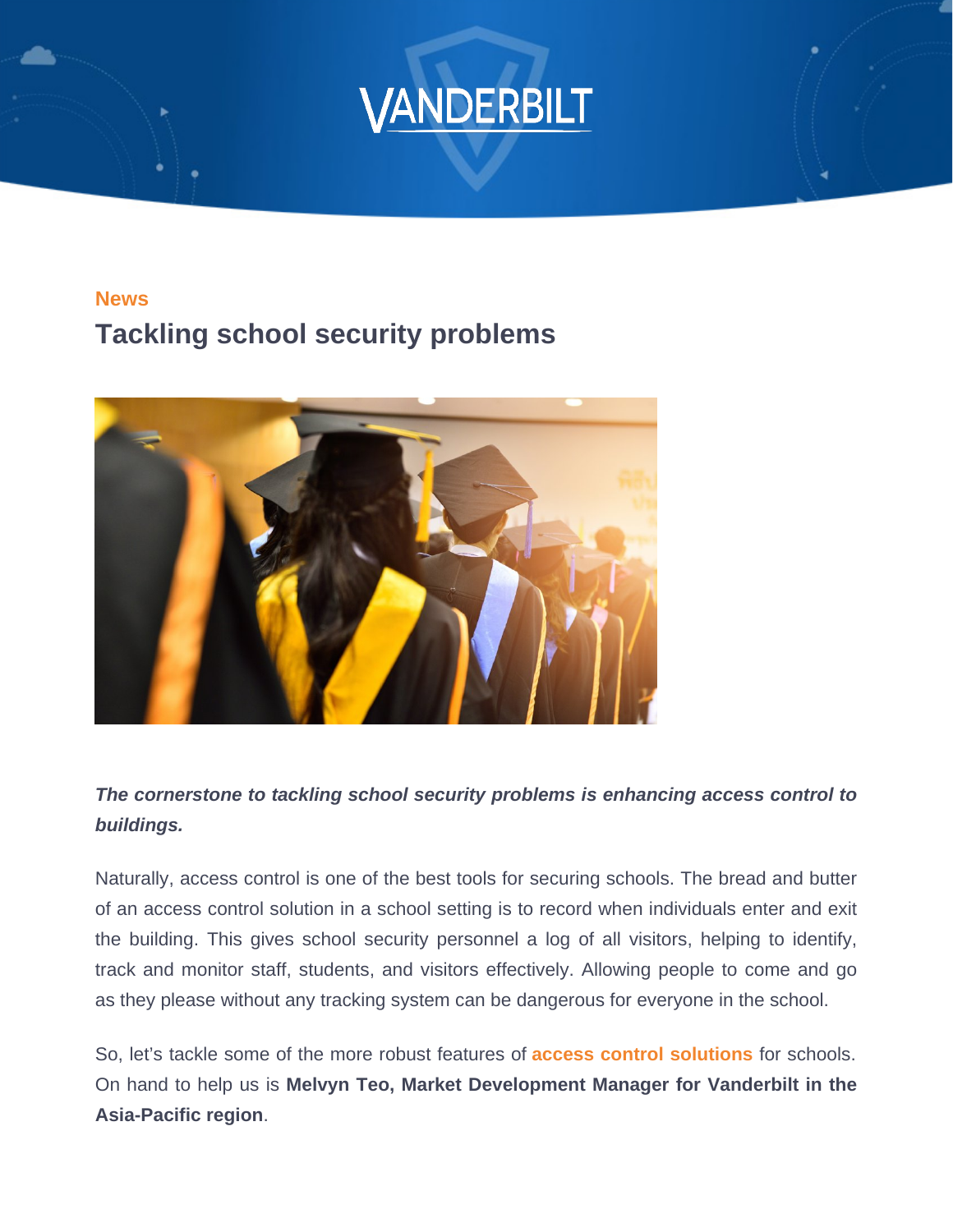"To ensure the safety of students, it's essential to have a comprehensive, well-known fire and disaster drill procedure," begins Melvyn . "A key component to this should be muster reporting. This impactful access control feature delivers a real-time list of all students who have badged into the school building."

Significantly, when students exit the building, the muster report automatically updates. Therefore, in the case of a fire or other emergency, a missing student can be quickly identified. "Another fire safety procedure implemented through access control is creating a ["cause and effect" rule](/news/act-enterprise-rules-mapping-engine) whereby all doors automatically unlock in an emergency," Melvyn adds.

Sadly in these times, lockdown procedures are also a must for creating an all-around secure access control solution for school security. [Lockdown procedures](/sectors/education) are reserved for maintaining safety when there is an immediate threat to those in the school. Melvyn explains: "Thanks to this feature, areas can be shut down immediately following a security breach to protect students. Subsequently, the would-be intruder's movement can be restricted through the zonal lockdown and can be monitored via video feeds until police arrive on site."